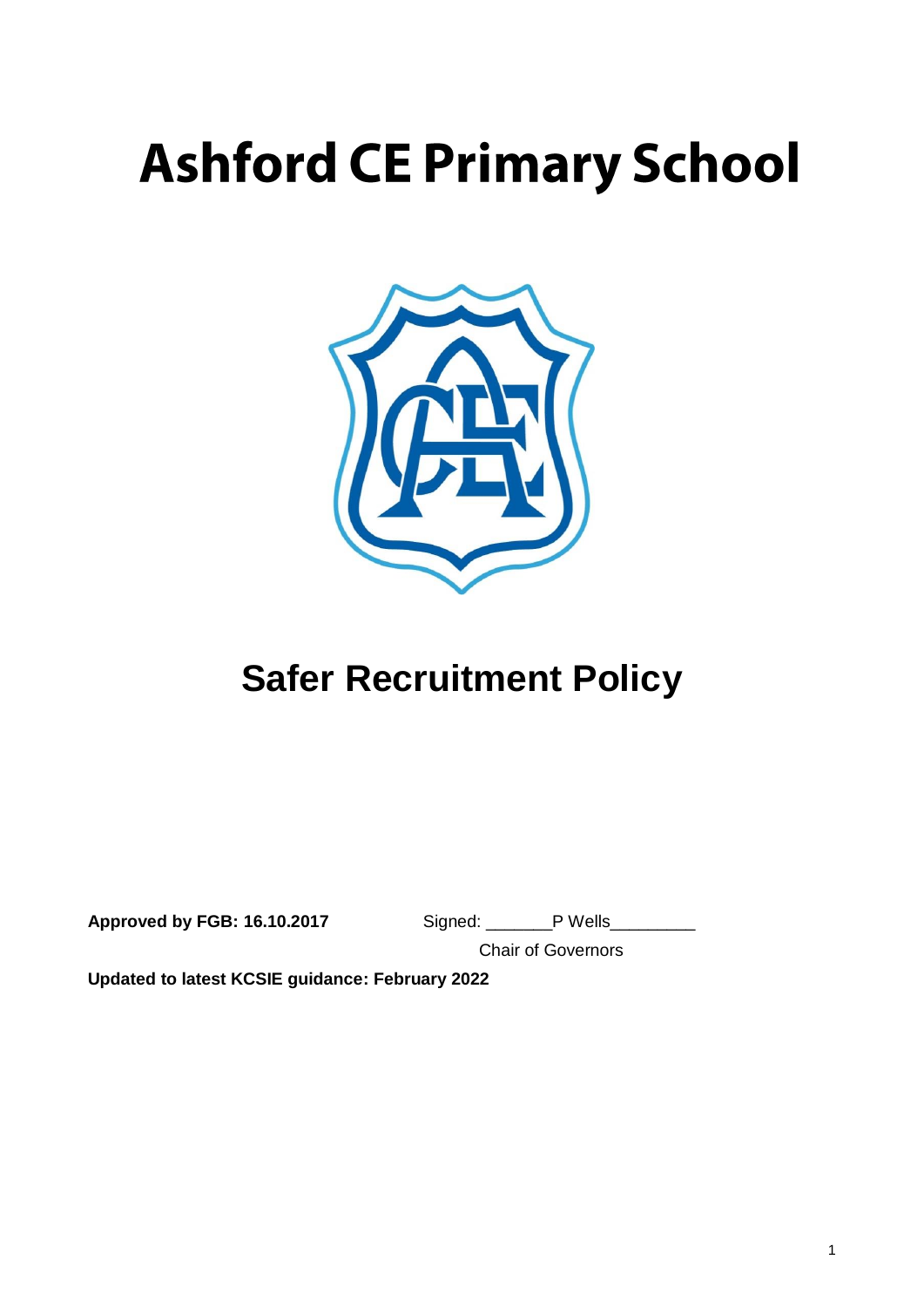### **Safer Recruitment Policy**

#### **Our School Vision**

We are a caring Christian community where everyone adopts an "I can" attitude; everyone feels valued, safe and loved by God. We celebrate our God-given individuality, achievements and talents and we aspire, with God's help, to become the best that we can be. We believe that each one of us has the ability to achieve our highest potential, living and learning in the fullness of God.

I can do all things through Christ who gives me strength.

*Philippians 4v13*

#### **1. Introduction**

This policy has been introduced to provide a framework for the efficient and effective recruitment of all categories of staff at Ashford CE Primary School.

The Governing Body values the contribution of all staff and recognises that the recruitment of appropriately skilled staff is key to the provision of a safe and successful teaching and learning environment in which pupils can thrive.

The Governing Body is committed to safeguarding and promoting the welfare of children and young people and expects all staff and volunteers to share this commitment. Accordingly, this policy complies with the current DfE guidance document 'Keeping Children Safe in Education'.

#### **2. Aims of the Policy**

- To ensure that newly recruited staff possess the most appropriate blend of qualifications, experience, knowledge, skills and abilities to meet the demands of the post and the needs of the school.
- To ensure a consistent and equitable approach to the appointment of all staff.
- To ensure that all relevant equal opportunities legislation is adhered to and that appointees are recruited without regard to gender, gender reassignment, sexual orientation, marital or civil partnership status, colour, race, nationality, ethnic or national origins, religion or belief, age, pregnancy or maternity leave.
- To ensure that the recruitment and selection process is accessible to all by giving appropriate regard to the needs of individuals with a disability, with provision of reasonable adjustments where necessary.
- To ensure that all recruitment practices are compliant with DfE safeguarding guidance, with clear links to child protection policies and procedures, thereby ensuring as far as possible that all staff are suitable to work with children and young people.
- To ensure the most cost-effective use is made of resources in the recruitment and selection process.

#### **3. Responsibilities**

The Governing Body, with appropriate advice from the Executive Headteacher, is responsible for determining the staffing complement of the school and for all appointments to the school staff.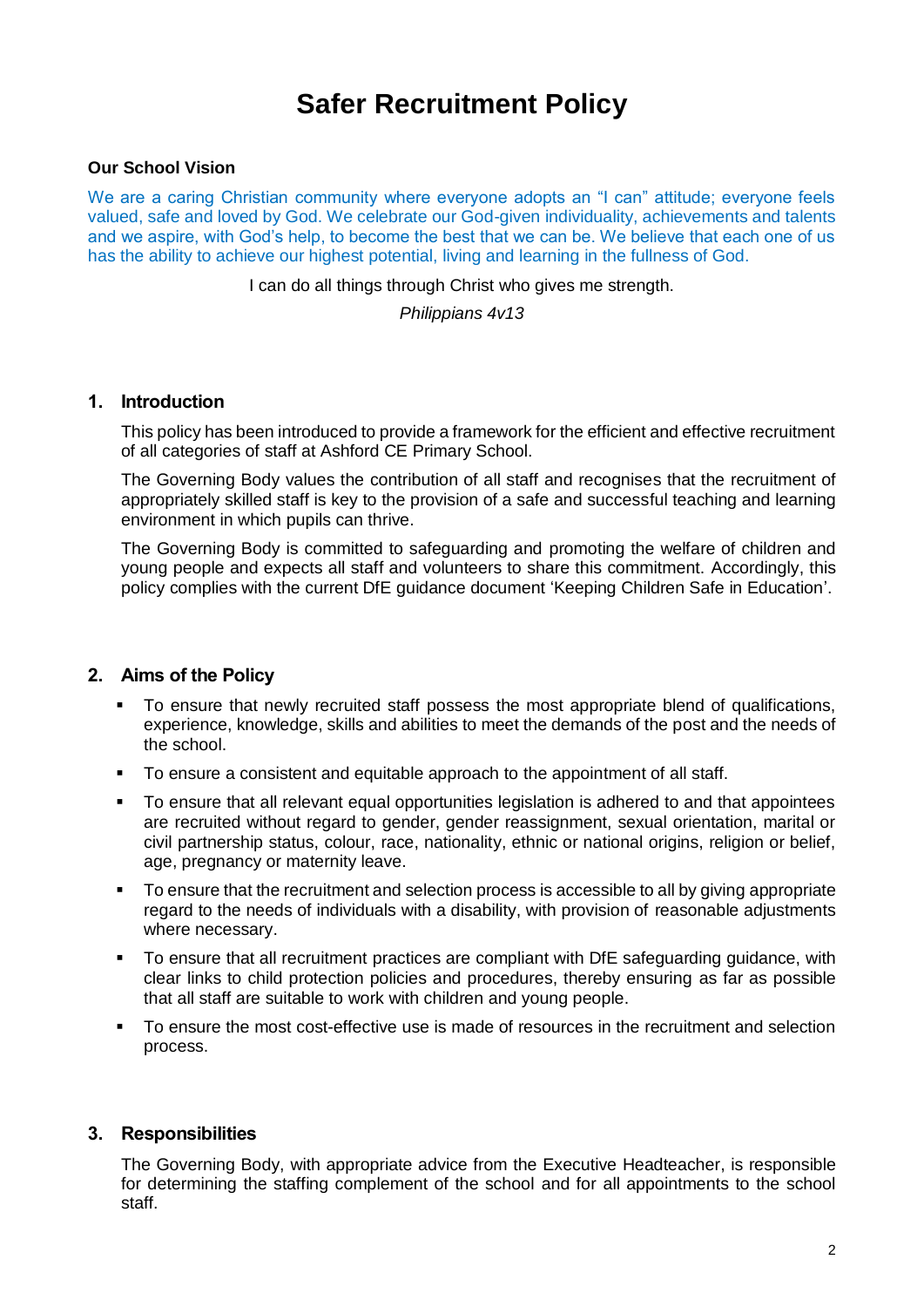The Executive Headteacher will have delegated responsibility for the appointment of teachers and other staff outside of the leadership group.

Once the selection panel has been agreed, the lead person, in conjunction with the panel, will be responsible for drawing up the relevant documentation and planning the selection process.

The selection panel for any position will have responsibility for ensuring that a fair, equitable and non-discriminatory process is maintained throughout the recruitment and selection activities.

#### **4. Safer Recruitment**

Matters relating to child protection, safeguarding and the promotion of the welfare of children will be central to the recruitment process, starting with the planning of recruitment needs through to the selection exercise and appointment itself. Particular measures to ensure safe recruitment practice, compliant with DfE advice, are identified throughout this policy. The selection panel have responsibility for ensuring the implementation of these measures. The safeguarding measures noted in this policy are neither exhaustive nor intended to obviate the need to refer to the most recent DfE guidance.

#### **5. The Planning Process**

The Governing Body, in conjunction with the Executive Headteacher/ Head of School, will review the staffing requirements of the school annually and assess the short and long term recruitment needs so that, as far as possible, a planned approach to resourcing the school can be taken.

Before the start of the recruitment process, there will be a review of the requirements of the specific role. Where a job description or person specification does not exist (e.g. for new posts) then these will be drawn up for agreement by the senior leadership team (SLT).

Job descriptions and person specifications for existing posts will also be reviewed to determine whether the roles and responsibilities of the post need to be revised and to update the necessary qualifications, knowledge, experience, skills or abilities required by the post holder.

The person specification will also be assessed to ensure that it does not unlawfully discriminate on the basis of any protected characteristic such as disability, gender, gender reassignment, sexual orientation, marital or civil partnership status, colour, race, nationality, ethnic or national origins, religion or belief, age, pregnancy or maternity leave.

#### **Safeguarding Measures**

- A statement of the school's commitment to the safeguarding and promotion of the welfare of pupils will be included in both the job description and the person specification. A link to the school Safeguarding Children Policy and Safer Recruitment Policy will also be added.
- All job descriptions will make reference to the responsibility for safeguarding and promoting the welfare of pupils. The job description will clearly set out the extent of relationships and contact with pupils and the degree of responsibility for children and young people that the postholder will have.
- All person specifications will give consideration to the need for the postholder to be suitable to work with children and young people. Qualifications, experience, competencies and qualities needed for the role will be identified, along with an explanation of how they will be assessed during the selection process.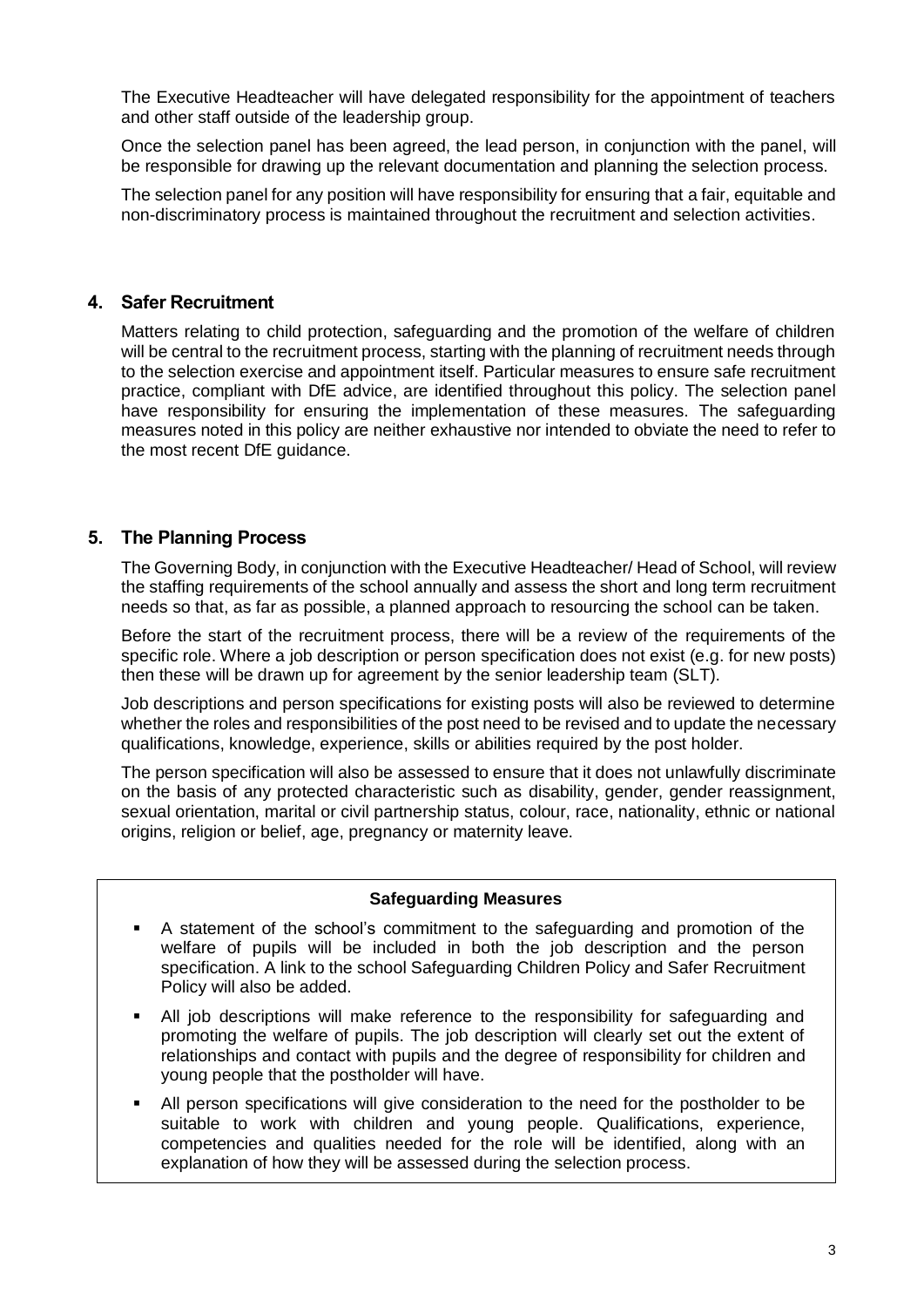All shortlisted applicants will be notified that any relevant issues arising from references will be taken up at interview.

#### **6. Advertising**

#### **6.1 All posts**

All teaching and non-teaching posts will be advertised internally within the school and in any relevant vacancy circular. Posts may additionally be advertised on an appropriate internet jobs site and/or in national/local press.

In certain circumstances a post or promotion opportunity will be ring-fenced for current staff in the first instance. Any such ring-fencing will be done in a consistent and transparent manner.

Occasionally the decision may be taken not to advertise a post. This may occur, for example, when a similar post has recently been advertised and an appointment can be made from the subsequent interviewees, or because a temporary appointment needs to be made as soon as possible to ensure continuity within a post.

The Executive Headteacher/ Head of School will consider the issues associated with recruiting at a time of significant shortages of staff. Where deemed appropriate a statement will be included on adverts to advise potential applicants that "The School holds the right to appoint the right candidate as soon as possible. Please do not wait for the closing date to contact us or send in an application form".

#### **6.2 Leadership posts**

Headteacher and Deputy Headteacher or Assistant Headteacher posts will be advertised as the Governing Body considers most appropriate. As a general rule, such posts will, as a minimum, be advertised on a relevant internet jobs site, and may additionally be advertised in a nationally printed publication or their equivalent advertising website.

Where the Governing Body has determined that there is good reason not to advertise a leadership post the decision-making process will be clearly documented.

#### **Safeguarding Measures**

- All advertisements will include a statement about the school's commitment to safeguarding and promoting the welfare of children and young people.
- All advertisements will make clear whether or not the role is exempt from the Rehabilitation of offenders Act 1974 and the amendments to the Exceptions Order 1975, 2013 and 2020. If the role is exempt, certain spent convictions and cautions are "protected", so they do not need to be disclosed, and if they are disclosed, we cannot take them into account.
- Reference will also be made to the requirement for the successful applicant to undertake an enhanced-level check via the Disclosure & Barring Service (DBS)
- Links to the relevant school safeguarding policies and the applicant's privacy notice will be included.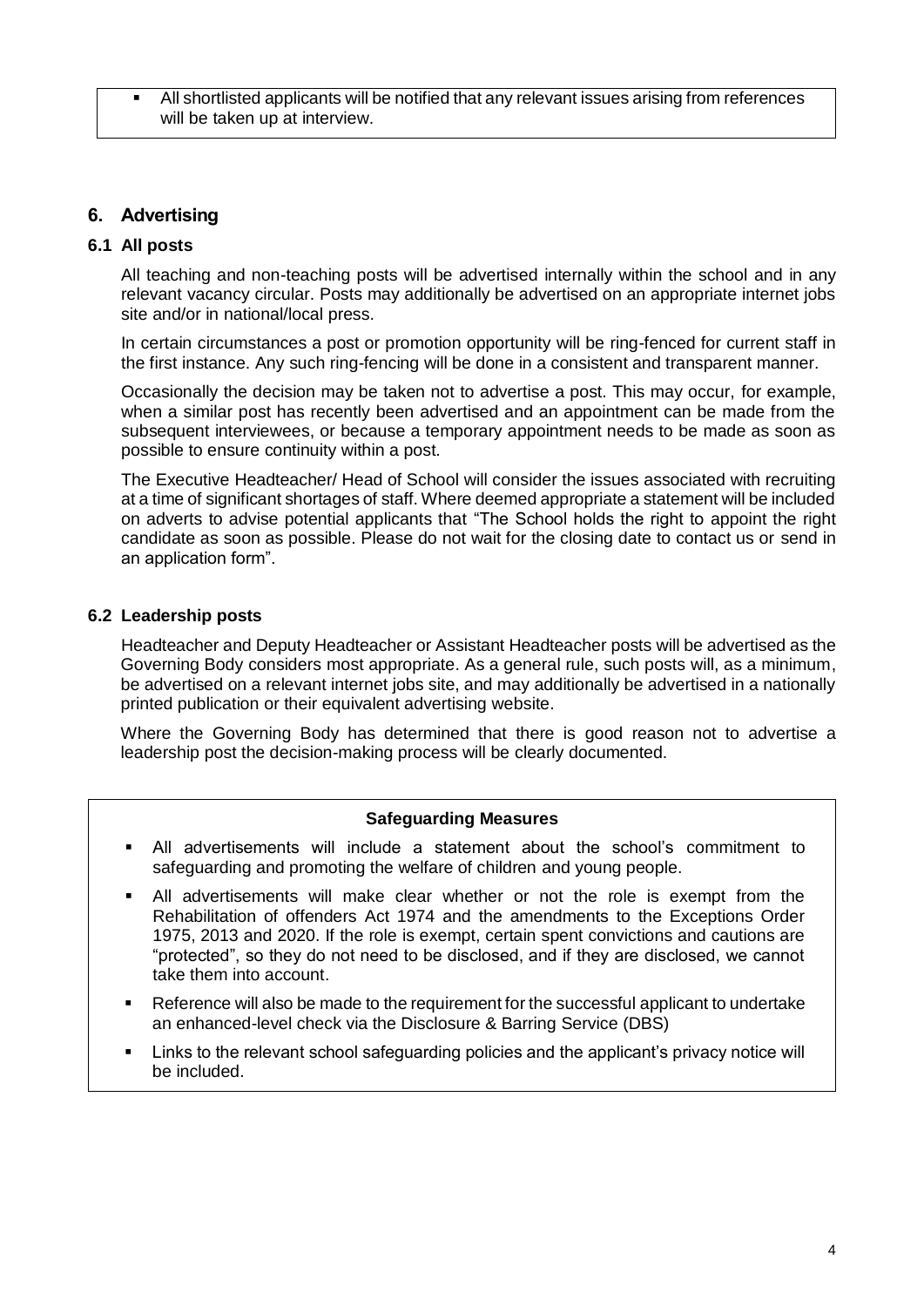#### **7. The Application Process**

For all posts, information packs will be sent, or made available electronically, to all interested parties. The information pack may generally consist of: (*This is a general list and will be adapted in relation to each post as deemed appropriate by the SLT*).

- a job description and person specification;
- an application form, including an equality monitoring form, with details for completion;
- the school's Equality Policy statement;
- the school's Safeguarding Children Policy statement;
- a statement of terms and conditions relating to the post (hours, salary etc);
- information about the recruitment process (interview dates etc);
- any other relevant information regarding the post and the school.
- A letter from school pupils
- Current Ofsted report.

This is a general list and will be adapted in relation to each post as deemed appropriate by the Executive Headteacher / Head of School.

Applications received after the closing date will not normally be considered, unless the applicant has given prior notice of a late application and this has been agreed by the selection panel, or there has been a low response to the advertisement.

Applications made through means other than application forms will not be considered, unless a reasonable adjustment has been made to accommodate the needs of an applicant with a disability.

#### **Safeguarding Measures**

- All applications must be made using the application form for the position to ensure receipt of relevant personal data, education and employment history, declaration of relationships, details of referees, and a statement of personal qualities and experience.
- The application form will include a statement saying that it is an offence to apply for the role if an applicant is barred from engaging in regulated activity\* relevant to children and include a link to policies on safeguarding and the policy on employment of exoffenders.
- Applicants will have been shortlisted for a post will be asked to complete a separate form containing details of any cautions, convictions, reprimands and final warnings that are not protected (i.e. that are not filtered out) as well as any other relevant information.

#### *\*Regulated activity means a person who will be:*

- *Responsible, on a regular basis in a school or college, for teaching, training, instructing, caring for or supervising children; or*
- *Carrying out paid, or unsupervised unpaid, work regularly in a school or college where that work provides an opportunity for contact with children; or*
- *Engaging in intimate or personal care or overnight activity, even if this happens only once and regardless of whether they are supervised or not*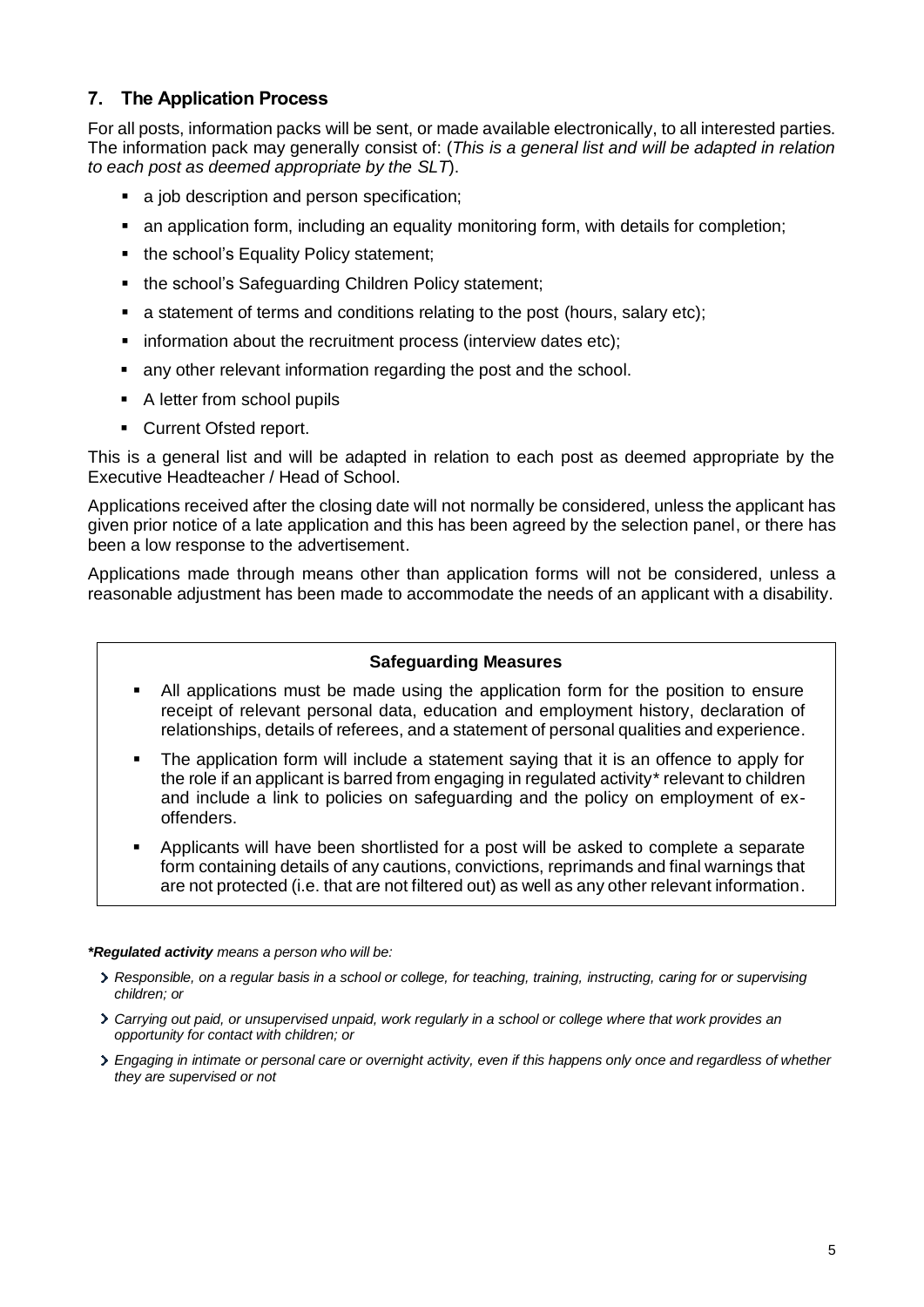#### **8. The Selection Process**

#### **8.1 The selection panel**

A selection panel of at least two people will be set up prior to the shortlisting process. The members of this panel will be agreed by the Executive Headteacher / Head of School, as appropriate to the post. A second panel member may be drawn from:

- **Deputy and/or Assistant Headteacher**
- Line manager for the post
- **School Business Manager**
- The local authority's and diocesan authority's representative (For Headteacher and Deputy Headteacher appointments)
- Professional advisers where particular expertise or guidance is required or other school, staff who can provide specialist input or objectivity.

Wherever possible, all panel members will have been trained in and/or have relevant experience of recruitment and selection and interviewing. All members of the Senior leadership have completed safer recruitment training.

Where a candidate is known personally to a member of the selection panel this fact should be declared before shortlisting takes place. It may then be necessary to change the selection panel to ensure that there is no conflict of interest and to ensure equal treatment of candidates.

#### **Safeguarding Measures**

 At least one member of the panel will have completed appropriate safer recruitment training.

#### **8.2 Shortlisting**

Prior to shortlisting, the equality monitoring forms will be removed from the applications. If an applicant has requested reasonable adjustments to a part of the shortlisting process to accommodate a disability then this will be notified to the chair of the selection panel.

The shortlisting process for interview will determine those applicants who best meet the criteria for the post as outlined in the person specification.

Where shortlisted applicants have disclosed a criminal record or have proceedings pending against them, and/or have had any sanctions imposed by the National College for Teaching and Leadership (or GTC) then this will be followed up at interview as necessary. In certain cases, it may be necessary to have a discussion with the applicant prior to the interview.

If a disabled applicant meets the minimum criteria for the person specification, then he/she will be shortlisted.

#### **Safeguarding Measures**

- Incomplete applications will be rejected and may, at the discretion of the selection panel, be returned to the candidate for completion.
- Notes will be made of any anomalies, discrepancies or gaps in employment so that these can be considered as part of the shortlisting process. Reasons for gaps in employment, repeated career changes, moves from permanent to temporary or supply teaching will also be noted for exploration and verification.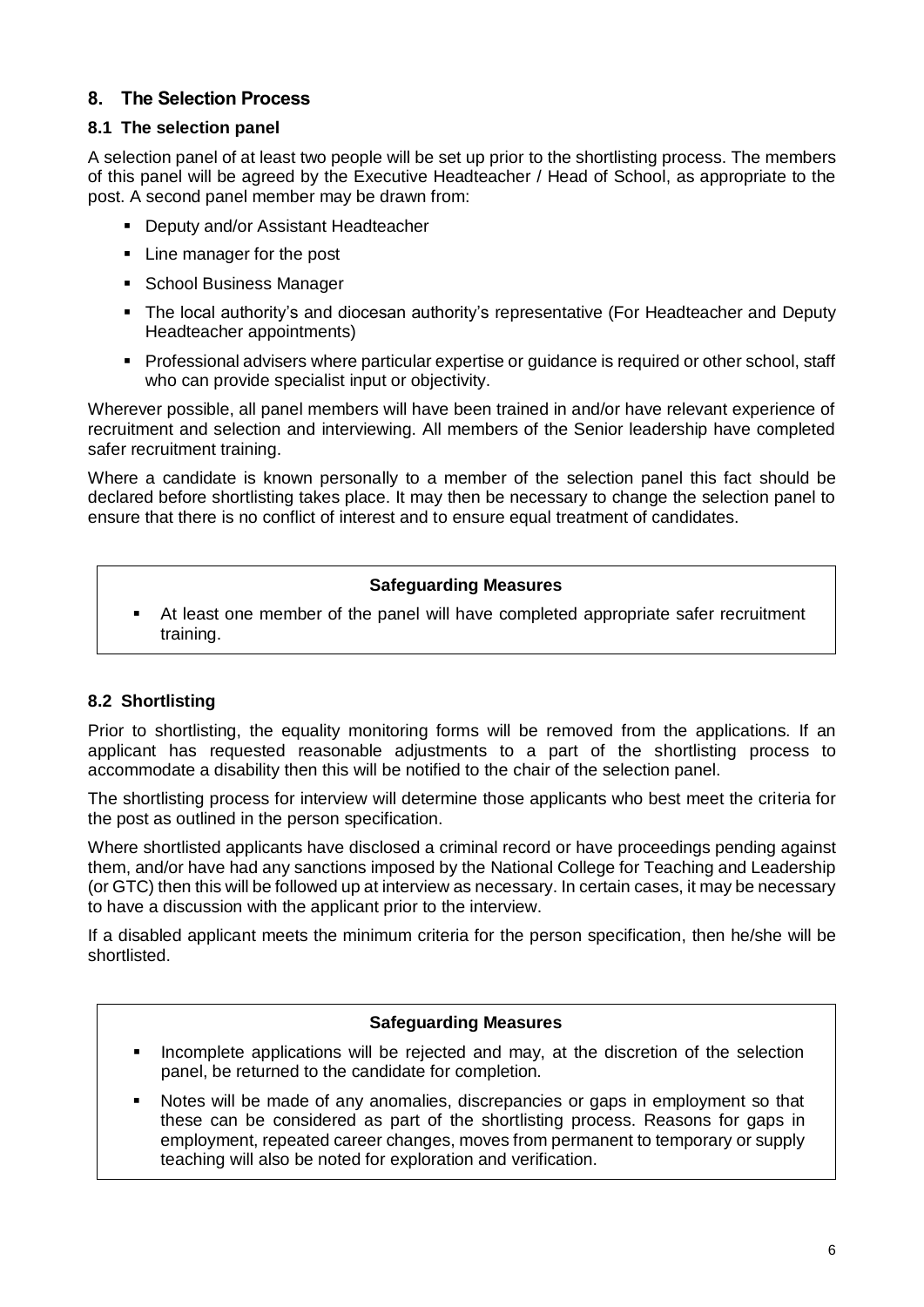#### **8.3 References**

References will be requested for all shortlisted candidates (including internal applicants) prior to interview. The school will comply with the requirements of the Equality Act 2010 by not asking questions about a candidate's health or disability as part of these references prior to a job offer being made (including information relating to levels of sickness absence). It will be for the selection panel to determine whether the referees given by applicants are suitable and appropriate. Any applicants currently working in a school setting will be expected to give the headteacher/principal of that school/college as one referee. References from family members or friends will not be acceptable. If necessary further reference will be sought to ensure all necessary information can be verified.

References will be compared to the application form to ensure that the information provided is consistent. Any discrepancies will be taken up with the applicant.

All references subsequently received will be held by the chair of the interview panel who will explore any areas of concern at interview. Once a preferred candidate has been chosen following the interview process, the rest of the interview panel will be given access to the references of that person only, in order to confirm their decision.

#### **Safeguarding Measures**

- References will be sought and obtained directly from the referee. The school will liaise directly with referees in order to verify the reference. References or testimonials provided by the applicant will not be accepted. No reference addressed "To Whom it may concern" will be accepted.
- Any applicants currently working in a school setting will be expected to give the headteacher/principal of that school/college as one referee.
- The school will also secure a reference from the relevant employer from the last time the candidate worked with children if they are not currently working with children regardless of whether the candidate has identified the organisation as a reference.
- References will seek relevant and objective information and a declaration from the referee that the applicant is suitable to work with children and young people and will include specific safeguarding questions.
- Issues of concern will be raised further with the referee and taken up with the candidate during the interview.
- Where, in exceptional situations, references are not received prior to the interview, any concerns will be resolved satisfactorily prior to any unconditional offer of employment.

#### **8.4 Other checks prior to interview**

Where a candidate is claiming specific qualifications or previous experience that is relevant to the job but is not verified by reference checks, these will be verified before interview so that any discrepancy can be explored at interview.

#### **8.5 The interview and selection process**

Prior to the interview and selection process candidates will be given any relevant information, e.g. details of any selection methods that will be used. Candidates who have a disability or any other particular needs will be given the opportunity to highlight this prior to any selection activities taking place in order that reasonable adjustments may be made to the recruitment process if required.

Whilst an interview is always likely to be used as the primary feature of the selection process, the selection panel will consider whether any additional selection methods are required to supplement the interview. These may include presentations, teaching observation, interaction with pupils, in-tray exercises, psychometric, verbal or numerical tests, according to the requirements of the role. Any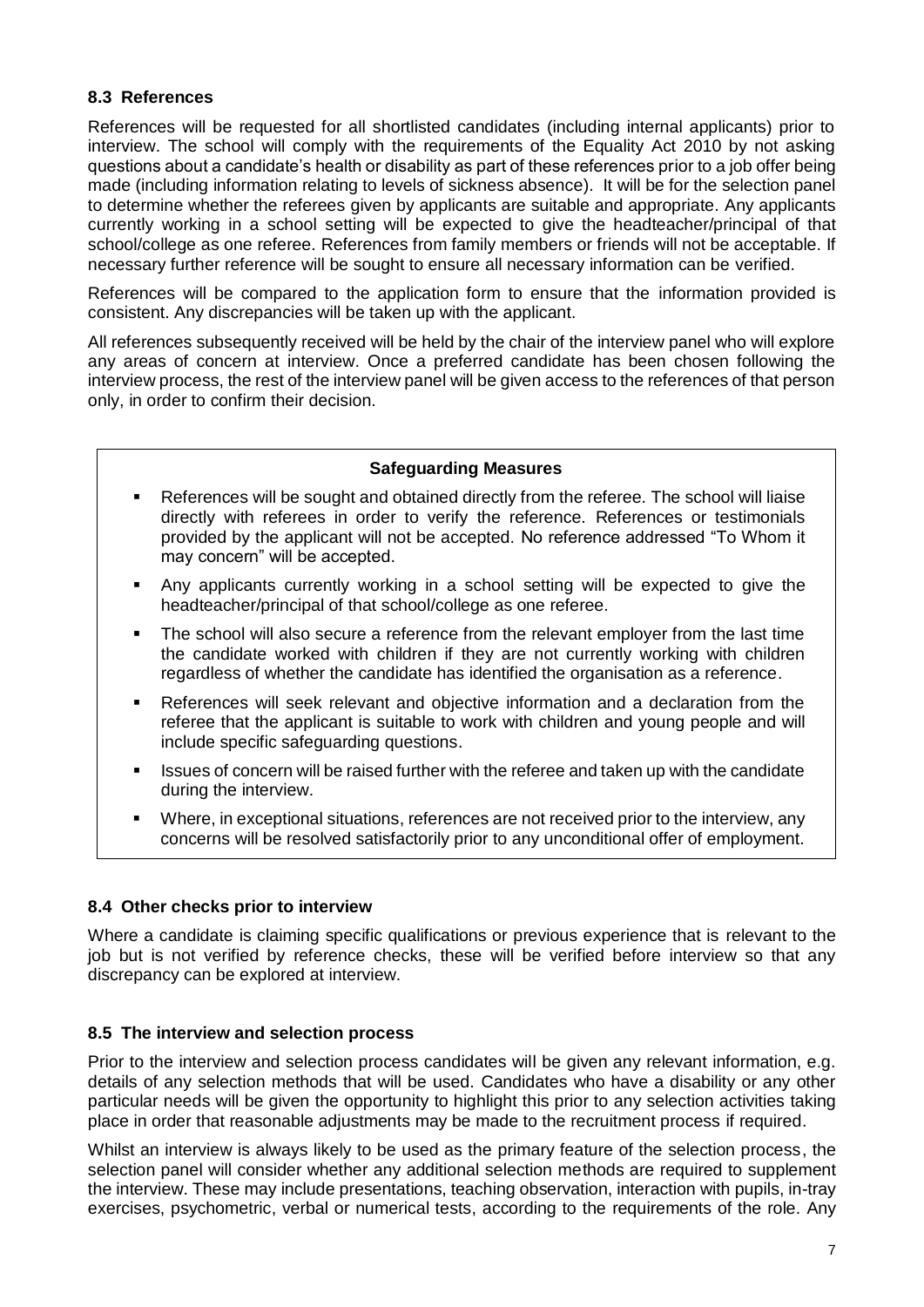psychometric tests used will have been validated in relation to the job, be free of bias, and be administered and validated only by a suitably trained person.

Whichever methods are chosen, the panel will use these to assess the merits of each candidate against the person specification and explore their suitability to work with children and young people. The selection panel will ensure that all candidates are asked the same core questions at interview based on the list of essential criteria for the post, although supplementary questions may differ according to the candidates' answers and backgrounds.

All candidates will be asked specific safeguarding questions which explore both their experience of or understanding of safeguarding children and their personal values.

Particular care will be taken to ensure that no questions or selection methods could be viewed as discriminatory.

#### **Safeguarding Measures**

- Invitations for interview will stress that the successful candidate will be subject to thorough identity checks and an Enhanced DBS Check. Candidates will be requested to bring with them documentation to verify their ID, i.e. passport, driving licence, birth certificate, etc.
- Candidates will be instructed to bring with them to interview any relevant documentation that will confirm education and professional qualifications. Copies of all documents will be kept on file for successful candidates.
- In addition to assessing the candidate's suitability for the post, the panel will assess the candidate's attitude toward children and young people and his/her ability to support the school's safeguarding agenda and promote the welfare of children. Gaps in employment history and concerns or discrepancies in the application form and references will also be explored.

#### **9. Job Offers to Successful Candidates**

#### **9.1 Job offers**

Successful candidates will normally be offered the post verbally, followed by an offer letter as soon as possible afterwards. A written offer of appointment will include any terms upon which the offer is made conditionally, e.g. satisfactory completion of an occupational health questionnaire, provision of appropriate documentation to verify entitlement to work in the UK and other relevant details.

#### **9.2 Conditions of Appointment**

Any offer of employment at the school will be conditional upon:

- The receipt of at least two satisfactory references, if not already received;
- Verification of the appointee's identity, if not verified following interview;
- A satisfactory Enhanced DBS Check (including a check of the Children's Barred List);
- Verification of the appointee's medical fitness to undertake the role;
- Verification of the appointee's right to work in the UK (including a photocopy of the original evidence provided);
- Verification of the appointee's qualifications, if not verified following interview.
- Verification of any necessary additional checks for candidates who have lived or worked outside of the UK.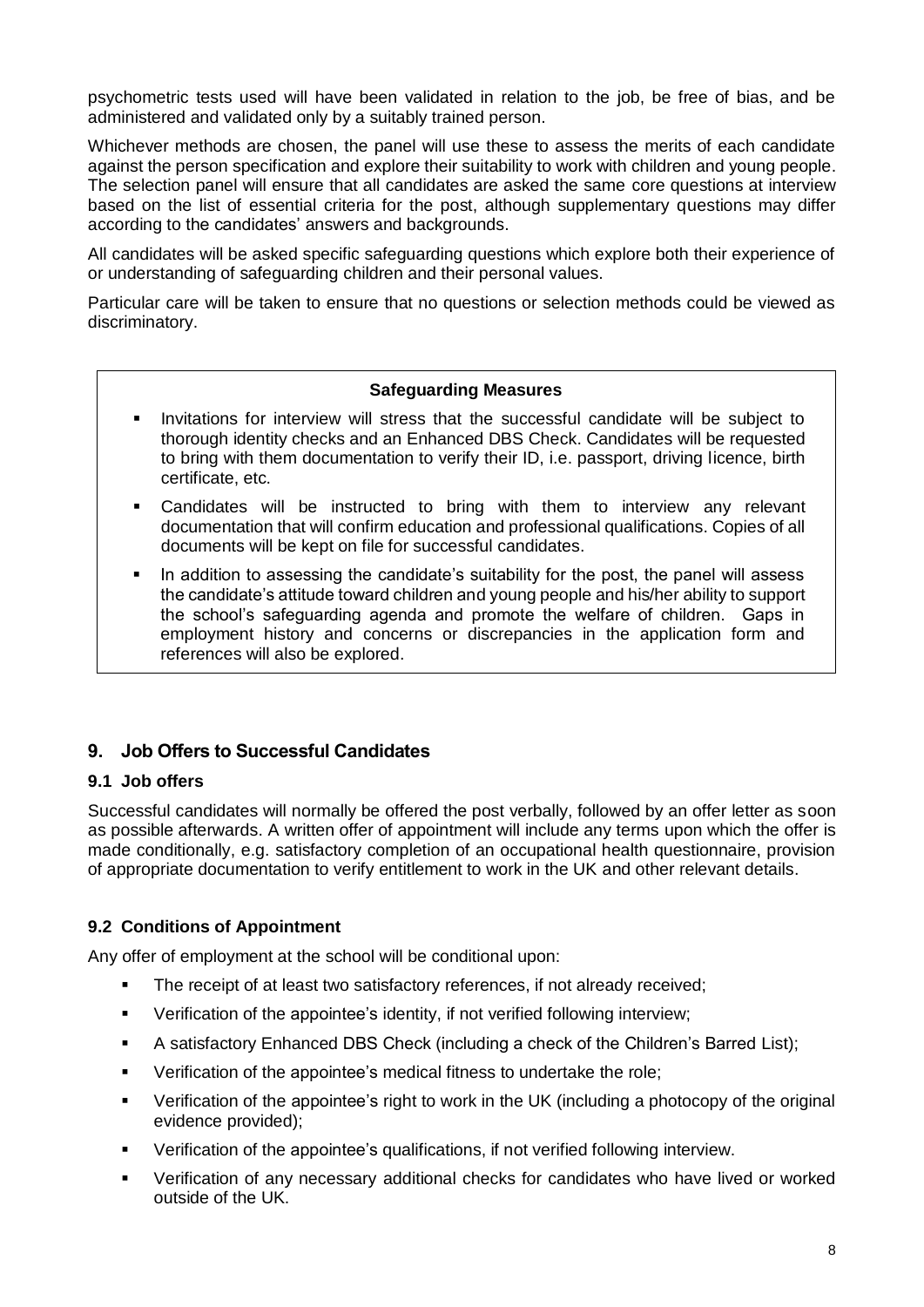Where it is a requirement of the post the offer will also be conditional upon:

- Verification of professional status, e.g. QTS/QTLS status, successful completion of statutory induction etc;
- A Section 128 check for any post in the management structure of the school;
- A completed declaration form to confirm the appointee is not restricted in the work they may perform under childcare disqualification regulations;
- Satisfactory completion of a probationary period.

If any of the following circumstances come to light during the vetting process the facts will be reported to the Disclosure and Barring Service (DBS) and/or the police, as appropriate:

- Candidates are found to be on the Children's Barred List, or the DBS check shows that the candidate has been disqualified from working with children;
- An applicant has provided false information in, or in support of, his/her application; or
- There are serious concerns about an applicant's suitability to work with children.

#### **10. Appointment and Promotion of Existing Staff**

The school values the contribution of all staff within the school community and seeks to retain key skills. The school will support as far as possible the continued professional development of all staff as they seek promotion to new opportunities both within the school and elsewhere. All members of staff are therefore encouraged to consider their suitability for any vacancy within the school. Where a member of staff applies for a vacant post they will be given equal consideration alongside external candidates, based on the essential criteria for the post.

#### **11. Use of Fixed Term and Temporary Contracts**

Where it is determined that posts are only of a short-term nature, this will be clearly specified in the job description and on any advertising literature. Posts will only be advertised on a temporary or fixed-term basis for genuine reasons. Most temporary or fixed-term contracts will come to a natural end. Where, however, a fixed duration contract expires and the need for the post remains for a further definite period, then the postholder will usually be given an extension to their fixed period contract.

Where the need for a temporary or fixed-term post becomes a permanent one, there will be no automatic entitlement for the temporary postholder to be offered the permanent contract. It will be for the Headteacher to consider the most appropriate recruitment process in the circumstances. This could include, for example, consideration of the original reason for the post initially being temporary, any subsequent changes to the needs of the school and the original recruitment process that was undertaken.

#### **12. Use of Supply Staff, Students, Volunteers and Contractors**

The school workforce is made up of a rich variety of professional and highly skilled and committed people, not all of whom are paid employees. The school values the diversity that this brings to its community as it strives to provide a safe environment and improve the standards of teaching and learning for all pupils. To ensure the continued high standards of contributions, we will: